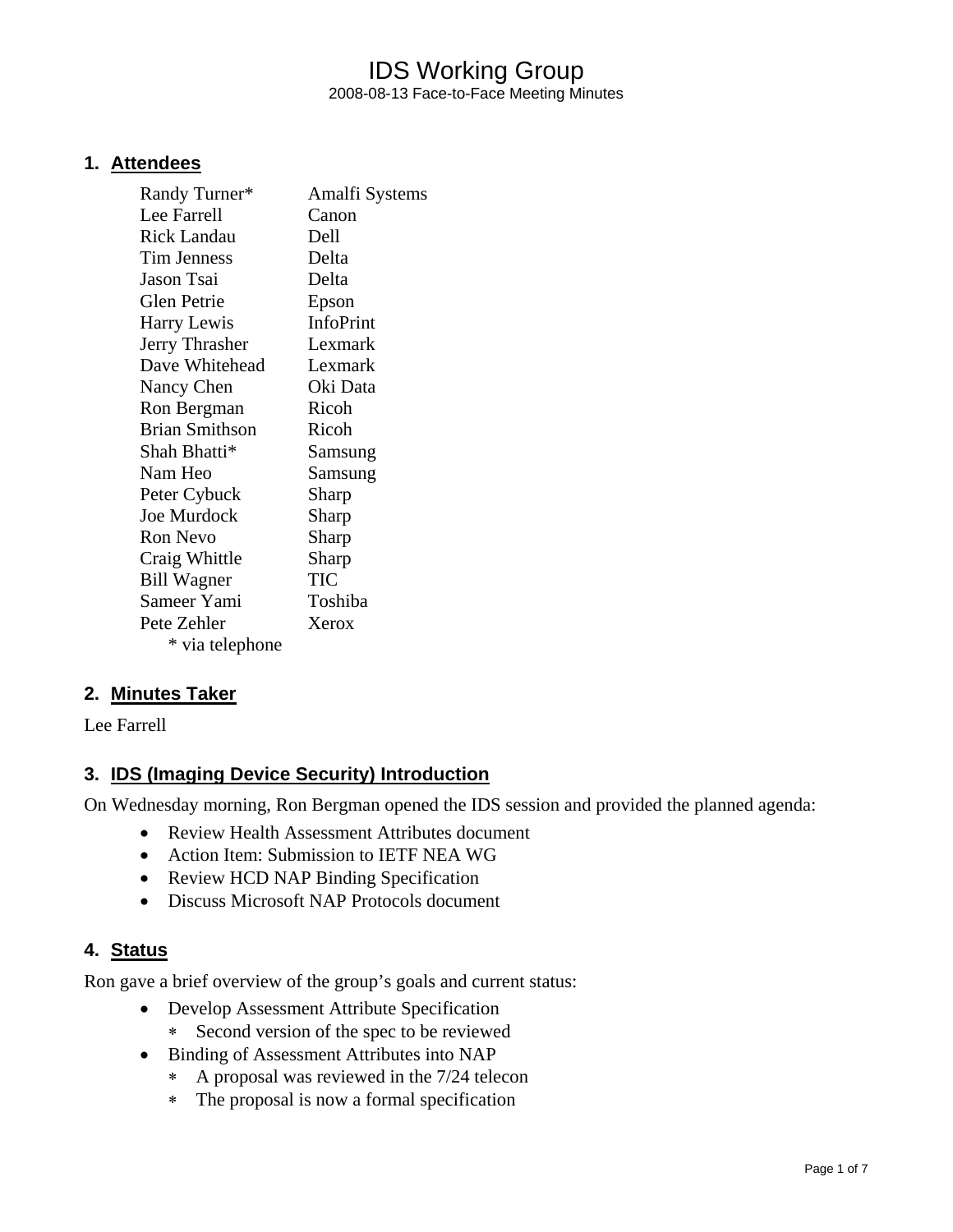2008-08-13 Face-to-Face Meeting Minutes

- ∗ First review today
- Define the required NAP protocol stacks
	- ∗ Review "Microsoft NAP Protocols" document
	- ∗ How to include this into a specification

#### **5. Review Health Assessment Attributes document**

Ron led a review of the latest updates in the draft. Most of the modifications were accepted as written. During the review, the Editor noted various additional editorial changes to be made to the document. He will issue an update after the meeting.

During the review, HCD\_Model\_Number was changed to HCD\_Model and HCD\_Vendor\_OID was changed to HCD\_Vendor\_SMI\_Code. These changes were a result of previous teleconference discussions.

- Q: When a Downloadable Application becomes downloaded and installed, does it become a Resident Application?
- A: It was agreed that the distinction between these two types of applications needs to be clarified further.

ACTION: Jerry Thrasher will clarify the definitions of Downloadable Application and Resident Application.

ISSUE: It was noted that the expected NEA definition of "firmware" will likely be different than the PWG definition and usage of the term "firmware."

It was agreed that PSTN should be added to the acronym section (assuming one is created.)

- Q: Is it possible that a Minimum Cipher Suite can be "none"?
- A: Yes. A string value of "none" should be added.

ACTION: Jerry Thrasher will determine whether "none" or "NULL" (or something else) will be used to indicate no Minimum Cipher Suite.

Randy noted that the NEA is planning to create a hierarchical structure of attributes within "category". When the IDS group identifies its attributes, it will be useful to consider the categorization. Currently, the NEA does not have a "System" category—but it will probably be useful to define.

Jerry asked the group if anyone had any additional attributes to add to the current list—regardless of its category.

Nancy Chen suggested "Security Level"—but no one had a clear definition for the attribute. There was some dispute about whether this was a practical attribute for determining whether an Imaging Device should be allowed to connect to the network.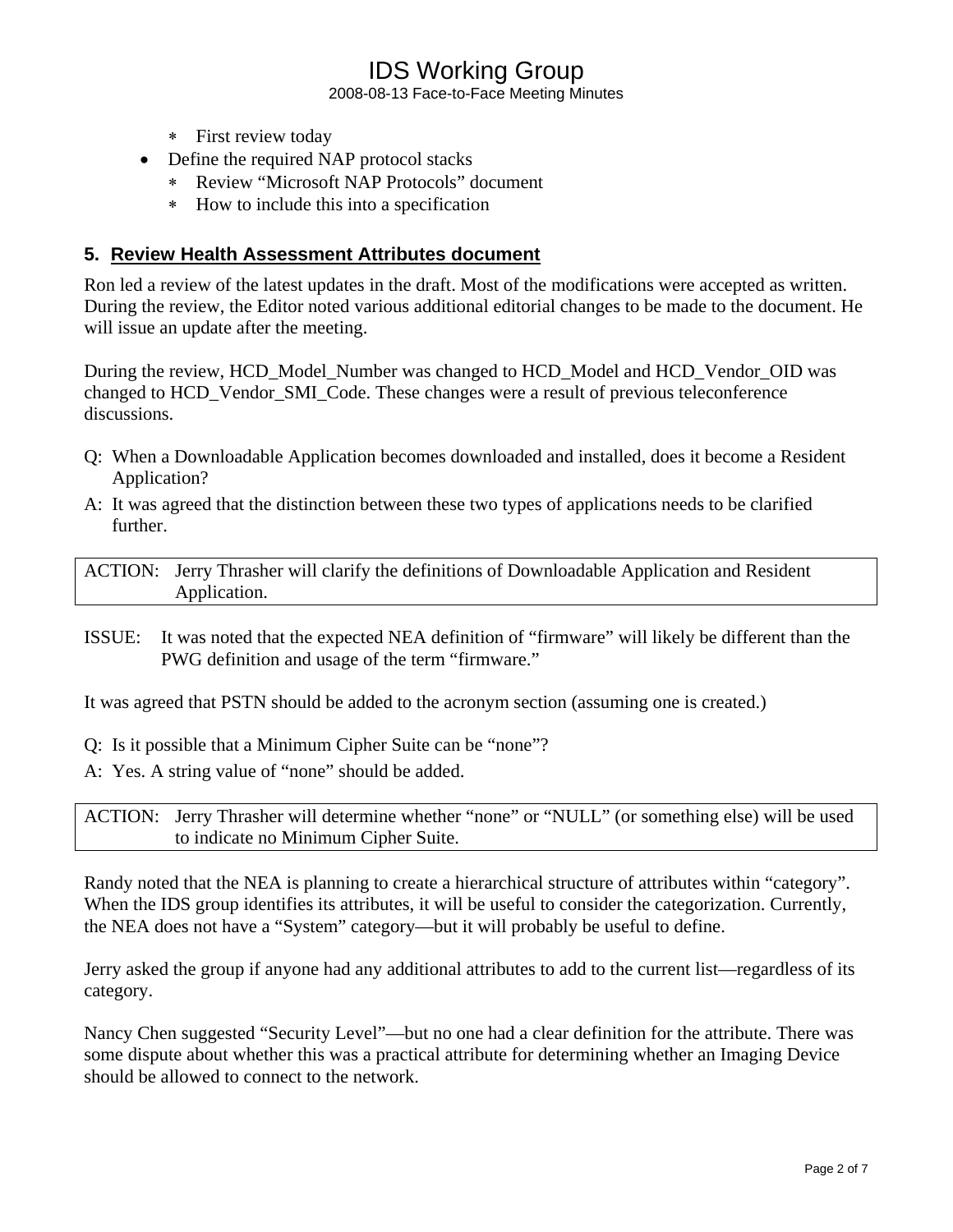2008-08-13 Face-to-Face Meeting Minutes

It was suggested that a survey could be made of existing tools that are used to determine whether devices can be attached to a network. It might provide some insight to possible attributes that should be included.

### **5.1 Mandatory Base and Extended Attributes**

Ron led a discussion on identifying the categorization of attributes into Mandatory "Base" and "Extended" sets.

It was suggested that the distinction between the terms could be that the Base Set refers to Mandatory attributes, while the Extended Set refers to Conditionally Mandatory attributes.

It was then suggested that we should consider adding an Optional Set of attributes as well.

The following breakdown of attributes was proposed:

HCD\_Name HCD\_Downloadable\_Application\_Name HCD\_Model HCD\_Downloadable\_Application\_Version HCD\_Vendor\_Name HCD\_Downloadable\_Application\_Patches HCD\_Vendor\_SMI\_Code HCD\_Resident\_Application\_Name HCD\_Firmware\_Name HCD\_Resident\_Application\_Version HCD\_Firmware\_Version HCD\_Resident\_Application\_Patches HCD\_Firmware\_Patches HCD\_Certification\_State HCD\_Downloadable\_Application\_Enabled HCD\_PSTN\_Fax\_Enabled HCD Firewall Setting Time Enabled HCD\_Forwarding\_Enabled HCD\_Time\_Source HCD\_AdminPW\_Configured HCD\_Min\_Cipher\_Key\_Length HCD\_Min\_Cipher\_Suite

#### **Base Set (Mandatory)** Extended Set (Conditionally Mandatory)

### **Optional Set**

HCD\_Configuration\_State

It was noted that for each of the Extended Set attributes, the necessary condition should be clarified.

- Q: What if a device has multiple interfaces?
- A: Then each interface will be assessed/evaluated per interface.

ACTION: [TBD] will figure out how and where the description of each attribute applies to each interface being assessed.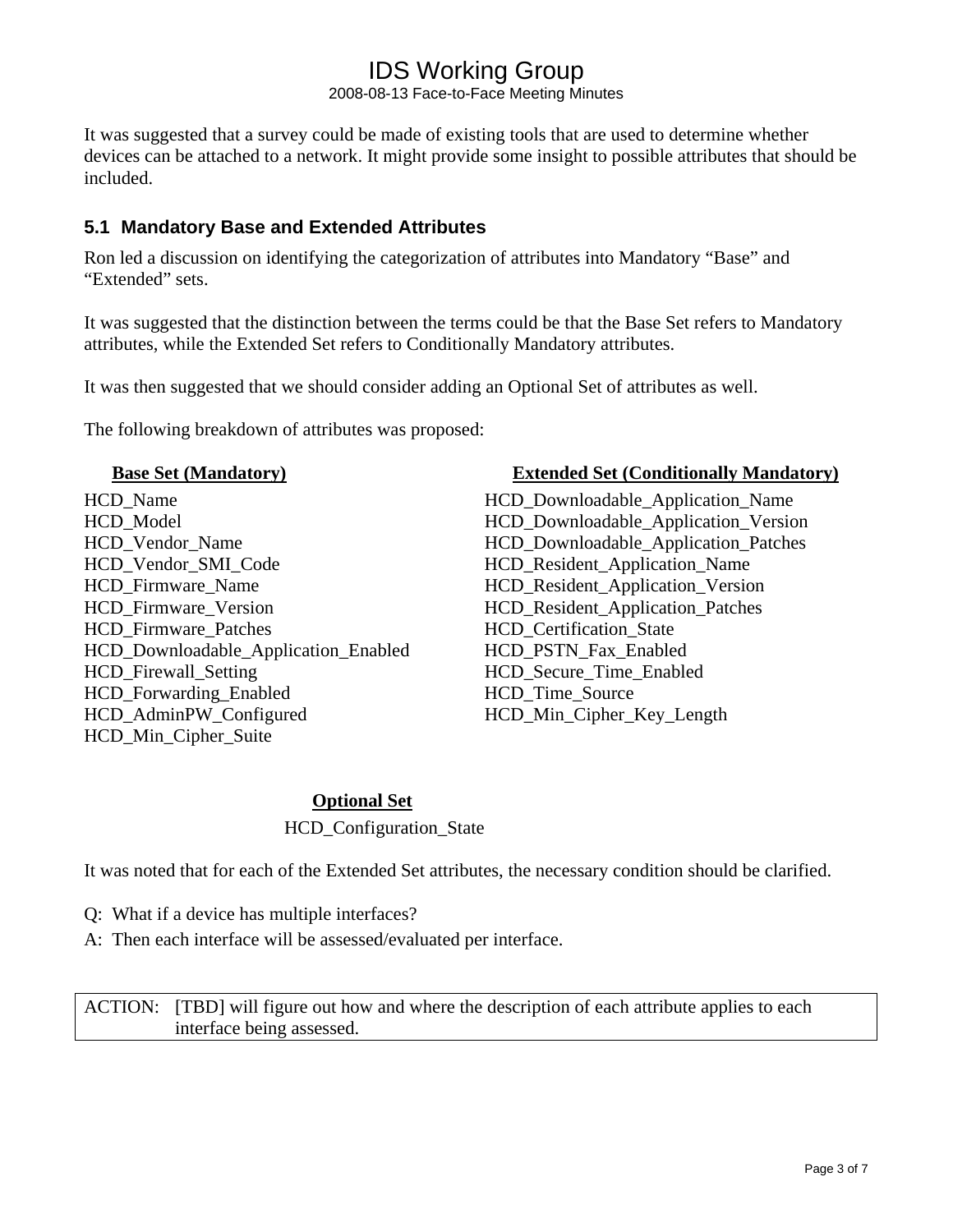2008-08-13 Face-to-Face Meeting Minutes

### **5.2 Security Considerations**

Jerry asked for a volunteer to write the section on Security Considerations. No one volunteered.

Randy suggested that people could pick up a copy of the IETF Guide to Internet Drafts and review it for possible adaptation into our document.

### **5.3 IETF vs. PWG**

The group needs to determine which part(s) of our efforts should be submitted to (and through) the IETF NEA effort—and which part(s) should remain as a PWG standards effort.

For example, Jerry mentioned that a Boolean datatype is not currently defined in the NEA protocol. Should we endeavor to get one defined within the NEA standard?

### **6. Review HCD NAP Binding Specification**

It was noted that each protocol binding specification that the group creates will be a separate document.

Ron led a page-by-page review of the document, highlighting the organization and content of the draft.

He noted several editorial changes to be made to the document, and noted the required changes resulting from answers to the ISSUES that were in the document.

A few attributes were noted to be moved into the Optional Attributes section.

It was agreed that three octets will be used for HCD VENDOR OID SUB-TLV.

ACTION: Ron Bergman will add string representation of versions for firmware application, resident application and downloadable application in the optional table.

It was agreed that we need to include a correlation value to group the associated Name, Version, and Patches attributes. (This also applies to the Resident Applications.)

ACTION: Ron Bergman will update the Firewall Setting to be consistent with the new NEA format.

It was agreed to define a bit map for identifying whether several of the attributes are supported and/or enabled or not—where each attribute is represented by two bits (supported/not, enabled/not).

ISSUE: Should the Conformance section include a discussion of the NAP protocols required or add a new section?

 $\rightarrow$  Deferred until Joe Murdock presents his material on NAP protocols.

Everyone was encouraged to submit additional document references if they know of any.

It was suggested that a section regarding the observation of Microsoft patents should be included.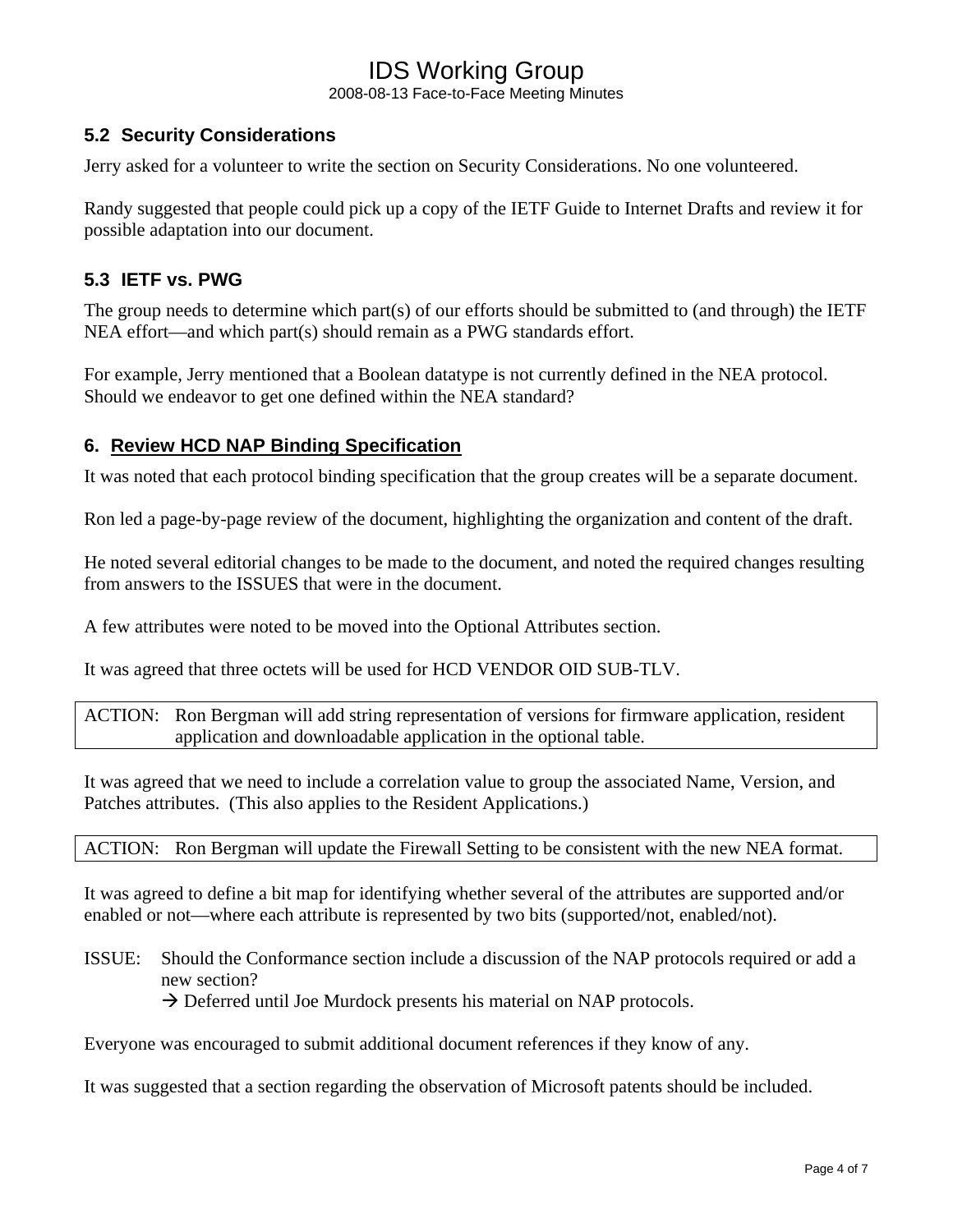2008-08-13 Face-to-Face Meeting Minutes

# **7. Security Content Automation Program**

Peter Cybuck gave a very quick high-level presentation on the topic of the S-CAP program that is being considered within the US Government for security compliance on government networks. They believe that it will expand into acceptance and deployment into the private commercial sector as well.

He referenced the national Vulnerability Database (nvd.nist.gov) as a database that contains references on product vulnerabilities.

It was suggested that the IDS group might benefit by monitoring this program to see if/how it might relate to IDS activity.

### **8. Microsoft NAP Protocols Document**

Joe Murdock presented his slides on Microsoft NAP protocols, noting that the IDS activity is relevant to the NAP client.

He noted that Microsoft NAP supports multiple access control methods:

- DHCP (RADIUS)
- 802.1x (PEAP Protected Extensible Enrollment Protocol)
- VPN (PEAP)
- IPSec (HCEP Health Certificate Enrollment Protocol)

ACTION: Joe Murdock will investigate whether a PEAP request is made to a switch, and then the switch makes the request to RADIUS.

He showed a few sequence diagrams showing some detail on the flow of multiple protocols involved with the network assessment process:

Bill Wagner said he was surprised that there seemed to be no reference to DNS. Joe indicated that he could not find anything about NEA relevant to DNS.

It was noted that the list of protocols that an MFD is required to support is smaller than originally expected.

### **9. Action Item: Submission to IETF NEA WG**

Jerry noted the following Action Item that was established at the previous face-to-face meeting:

ACTION: Randy will ask the IETF NEA WG (and other groups?) for their thoughts on [general] attributes such as Time Source, Minimum Cipher Suite, Bridging, Minimum Encryption Key Length, etc. Perhaps they can offer an opinion on the applicability of these items for the industry in general.

He noted that the NEA WG appears very willing to consider any submitted proposal regarding any enhancement to the NEA protocol attributes or packages – or the PWG interests.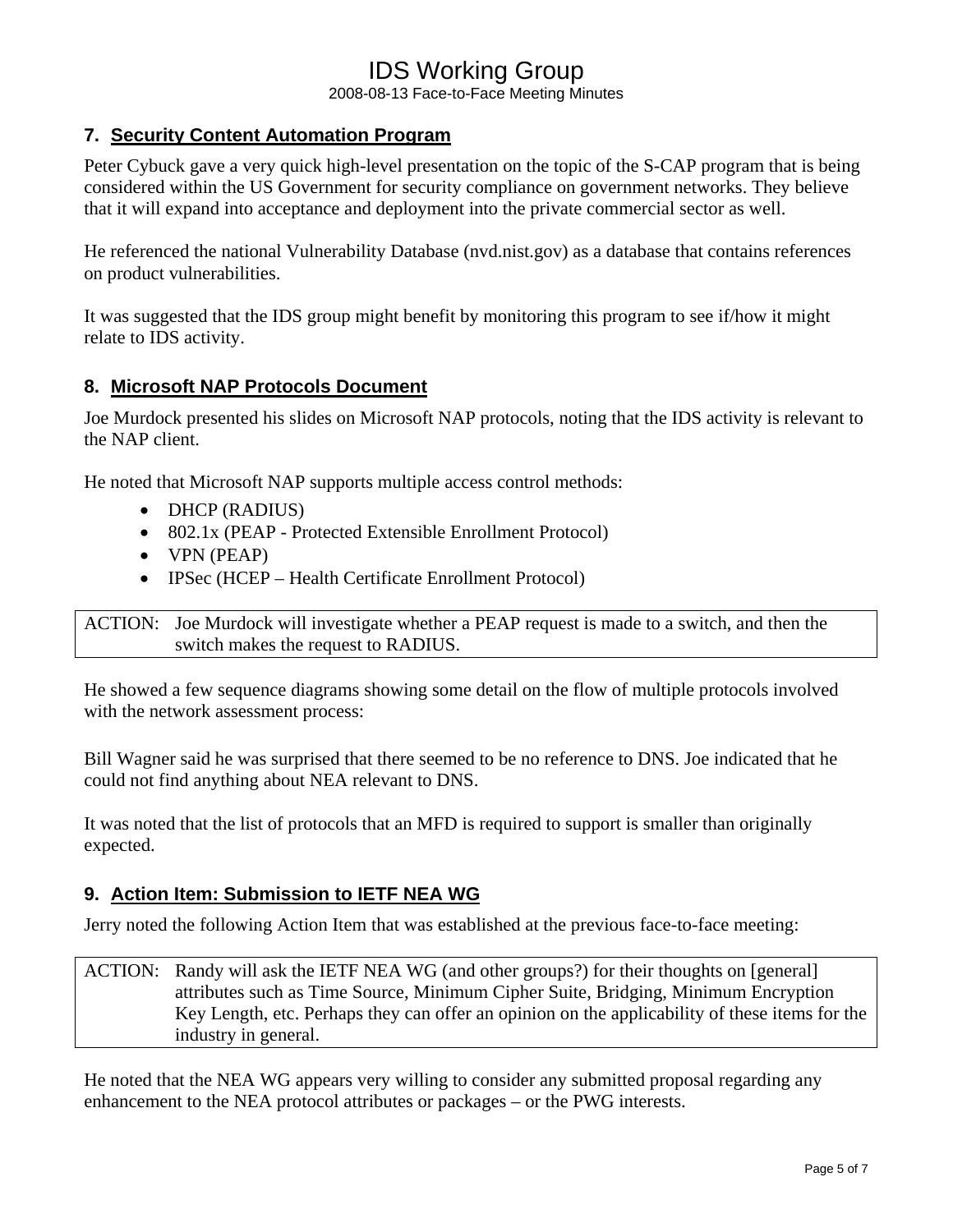## IDS Working Group 2008-08-13 Face-to-Face Meeting Minutes

Randy said that the NEA group has recently issued a request for submissions on categories and/or attributes that could be added to the current specifications:

**From:** nea-bounces@ietf.org [mailto:nea-bounces@ietf.org] **On Behalf Of** Paul Sangster **Sent:** Friday, August 08, 2008 3:27 PM **To:** nea@ietf.org **Subject:** [Nea] Request for new Attributes and Component Types (subtypes) for PA As discussed in Dublin, we have a tight schedule for the PA and PB specs prior to WGLC, so need to make major progress right away on all major open topics for the specifications. The primary open question for PA is to complete the standard attribute name space and list of component types (subtypes) for the 1.0 spec. The editors are currently working on additional attribute proposals, but we would like to hear from the WG. At the start of open mic in Dublin, we presented 2 slides (32 and 33) listing the currently defined attributes and components and requested feedback from the WG (see slides at www3.ietf.org/proceedings/08jul/slides/nea-0.ppt). The editors would like to request a final call for new attributes and components types for PA by 5PM PDT on Aug 22nd. Proposals should describe the need and use of the new attribute (or component type) and any associated information required. This will enable us to get another revision out by the end of August and stay on schedule. Thanks, Paul and Kaushik PA Editors

Jerry again commented on his concern that the NEA defines firmware as *separate* from the OS. Within the PWG (and embedded systems products), it is more typical to include the OS as part of the firmware.

From a health assessment standpoint, does this distinction make a difference?

Randy suggested that it might be possible to define an abstract "module" model to allow the coexistence of both approaches. He believes that previous efforts in the IETF have stumbled over attempts to model things based on architectural implementations—and could be the basis for convincing the NEA group to reconsider their current model. Based on the categories currently defined in the NEA protocols, it appears that the NEA WG perspective seems to be very PC-oriented.

Is there any evidence—especially of shipping products—that could help Randy in his argument with the NEA WG? If so, please pass it along.

ISSUE: Should we propose a "Hardcopy Device" category for the base standard of NEA—or should we just plan to use the PWG SMI code to define a vendor-specific extension?

Ron noted that PSTN\_FAX seems to be the only HCD-specific attribute currently identified.